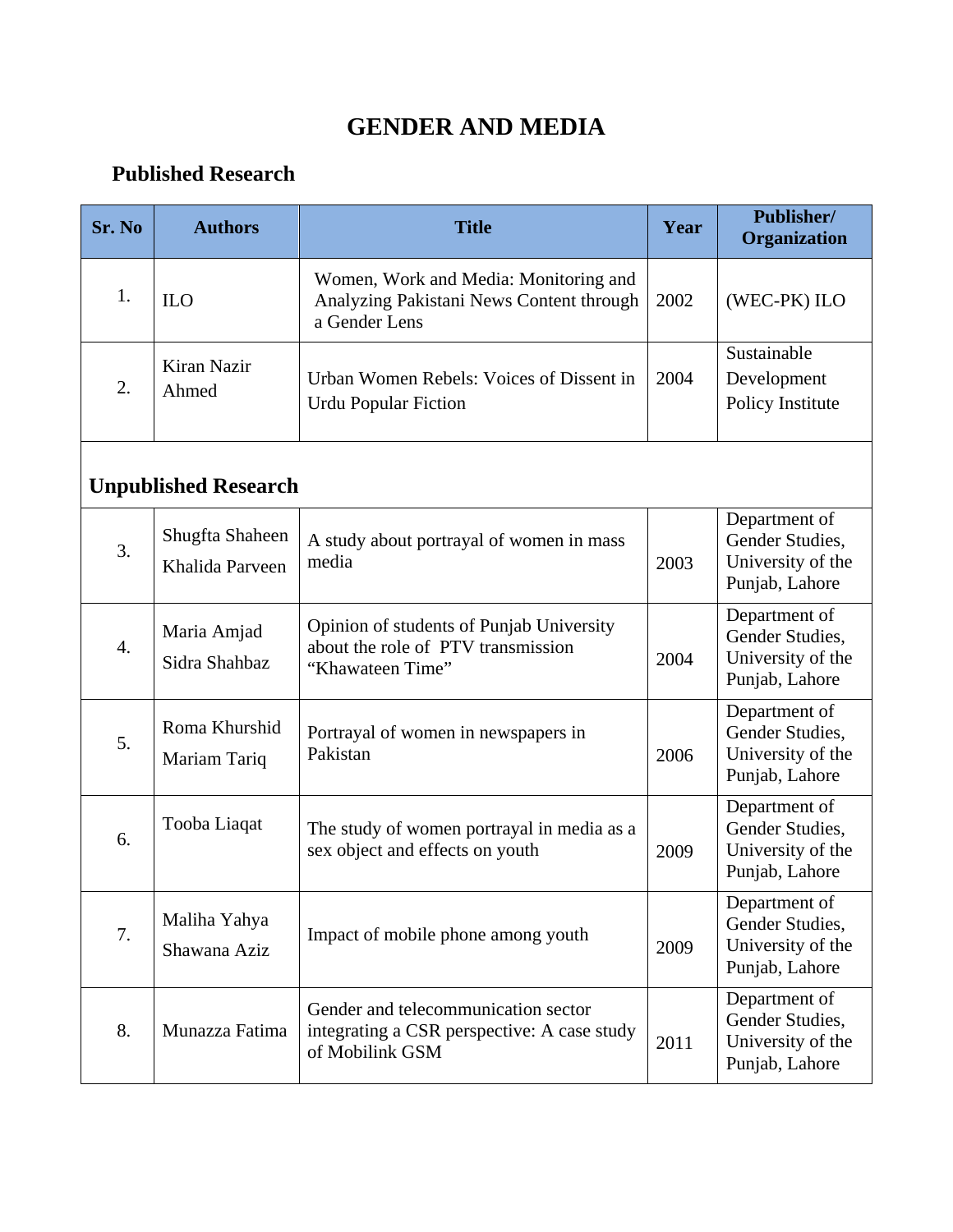| Sr. No | <b>Authors</b>             | <b>Title</b>                                                                                                            | Year | Publisher/<br>Organization                                              |
|--------|----------------------------|-------------------------------------------------------------------------------------------------------------------------|------|-------------------------------------------------------------------------|
| 9.     | Asma Nazir<br>Mehnaz Nazir | A study of socio cultural impacts of cable<br>TV network on the students of the<br>University of the Punjab Lahore      | 2011 | Department of<br>Gender Studies,<br>University of the<br>Punjab, Lahore |
| 10.    | Shahida Ikram              | A study of communication factors in the<br>awareness and adoption of family planning<br>practices                       | 1966 | Department of<br>Sociology,<br>University of the<br>Punjab, Lahore      |
| 11.    | Laila                      | Exposure to mass media of communication<br>as a factor in changing attitude of Ismaili<br>women towards family planning | 1967 | Department of<br>Sociology,<br>University of the<br>Punjab, Lahore      |
| 12.    | Rana Mukhtar               | A study of the impact of mass media on<br>attitude towards dowry                                                        | 1974 | Department of<br>Sociology,<br>University of the<br>Punjab, Lahore      |
| 13.    | Saeed Abbas<br>Musvee      | The impact of exposure to mass media on<br>intensity of obsecenity                                                      | 1975 | Department of<br>Sociology,<br>University of the<br>Punjab, Lahore      |
| 14.    | Syed Abbas<br>Raza         | Bachon ke taleem per television kay usrat<br>kay baray main maoon ke rak ka tehkeeky<br>mutaleyya                       | 1983 | Department of<br>Sociology,<br>University of the<br>Punjab, Lahore      |
| 15.    | Humaira<br>Parveen         | Impact of T.V. advertisements on house<br>wives                                                                         | 1984 | Department of<br>Sociology,<br>University of the<br>Punjab, Lahore      |
| 16.    | Naghma Rashid              | Role expectations and marital adjustment<br>of male T.V artists                                                         | 1985 | Department of<br>Sociology,<br>University of the<br>Punjab, Lahore      |
| 17.    | Tehmina Samin              | A study of friendship patterns among male<br>students in Punjab University, Lahore                                      | 1985 | Department of<br>Sociology,<br>University of the<br>Punjab, Lahore      |
| 18.    | Khalil Ahmad               | Impact of mass media on the adoption of<br>modern medical practices for the health of<br>mother and child               | 1989 | Department of<br>Sociology,<br>University of the                        |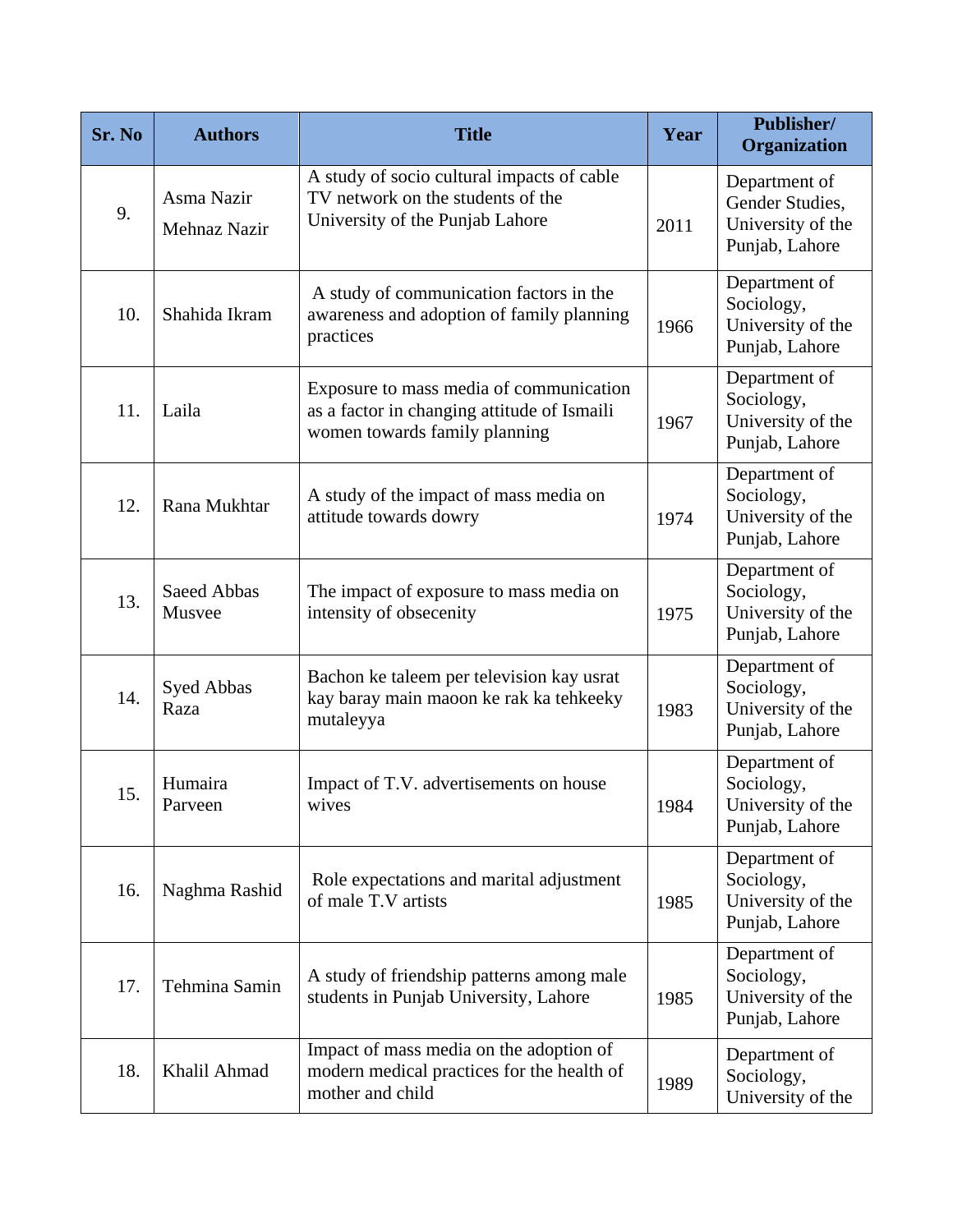| Sr. No | <b>Authors</b>         | <b>Title</b>                                                                                                    | Year | Publisher/<br>Organization                                         |
|--------|------------------------|-----------------------------------------------------------------------------------------------------------------|------|--------------------------------------------------------------------|
|        |                        |                                                                                                                 |      | Punjab, Lahore                                                     |
| 19.    | Almas Zahra            | The impact of T.V. programmes related to<br>women issues in creating awareness among<br>women about their right | 1989 | Department of<br>Sociology,<br>University of the<br>Punjab, Lahore |
| 20.    | Qaisra Tufail          | Marriage and family practices portrayed in<br>modern Urdu fiction                                               | 1999 | Department of<br>Sociology,<br>University of the<br>Punjab, Lahore |
| 21.    | Zahra Shafiq           | Role and images of females in women<br>English magazines                                                        | 2000 | Department of<br>Sociology,<br>University of the<br>Punjab, Lahore |
| 22.    | Naveedul Haq           | Sources of information and childcare                                                                            | 2001 | Department of<br>Sociology,<br>University of the<br>Punjab, Lahore |
| 23.    | Maira Khan             | Social adjustment of female celebrities<br>concerned with media                                                 | 2002 | Department of<br>Sociology,<br>University of the<br>Punjab, Lahore |
| 24.    | Hina Ahmad             | Impact of electronic media on women's<br>empowerment                                                            | 2003 | Department of<br>Sociology,<br>University of the<br>Punjab, Lahore |
| 25.    | Ghulam Mustafa         | Impact of mass media campaigns on<br>intention to use contraceptive methods<br>among females in rural areas     | 2006 | Department of<br>Sociology,<br>University of the<br>Punjab, Lahore |
| 26.    | Tayyba Sadaf<br>Ashraf | Role of T.V. advertisments in influencing<br>gender role perceptions among Pakistani<br>youth                   | 2007 | Department of<br>Sociology,<br>University of the<br>Punjab, Lahore |
| 27.    | Nageen Zahra<br>Zaidi  | Roles and images of women in PTV dramas                                                                         | 2007 | Department of<br>Sociology,<br>University of the<br>Punjab, Lahore |
| 28.    | Muhammad<br>Saleem     | Effect of TV viewing on girls, body images<br>and related consumption behavior                                  | 2009 | Department of<br>Sociology,                                        |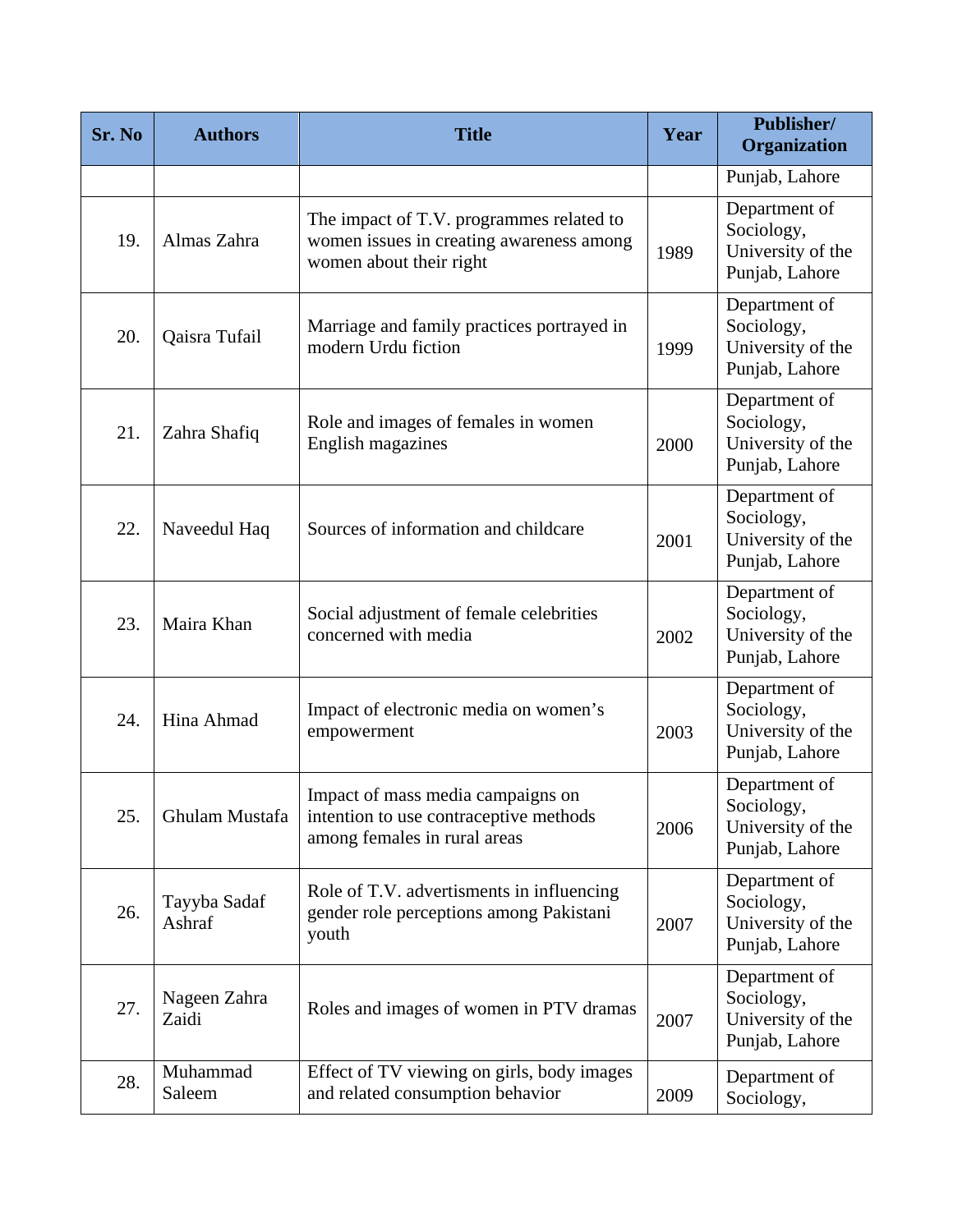| Sr. No | <b>Authors</b>                | <b>Title</b>                                                                                                                | Year | Publisher/<br>Organization                                                            |
|--------|-------------------------------|-----------------------------------------------------------------------------------------------------------------------------|------|---------------------------------------------------------------------------------------|
|        |                               |                                                                                                                             |      | University of the<br>Punjab, Lahore                                                   |
| 29.    | Aneeqa Anwar                  | A study of the contents shown in the<br>television advertisments with special<br>emphasis on prime time                     | 2010 | Department of<br>Sociology,<br>University of the<br>Punjab, Lahore                    |
| 30.    | M. Mohsin Khan                | A perception based analysis of mobile<br>phone culture among female students of<br>Punjab University                        | 2010 | Department of<br>Sociology,<br>University of the<br>Punjab, Lahore                    |
| 31.    | <b>Bahadur Khan</b><br>Janjua | An opinion survey of Punjab University<br>teachers about portrayal at women in<br>electronic media (PTV) and Radio Pakistan | 2001 | Department of<br>Social Work,<br>University of the<br>Punjab, Lahore                  |
| 32.    | Tanveer<br>Shahzad            | Critical evaluation of harrassment in<br>Pakistan newspapers                                                                | 1991 | Institute of<br>Communication<br>Studies,<br>University of the<br>Punjab, Lahore      |
| 33.    | Amir Saleem                   | A critical analysis of the coverage of<br>violence against women and child abuse                                            | 2004 | Institute of<br>Communication<br>Studies,<br>University of the<br>Punjab, Lahore      |
| 34.    | <b>Sehar Butt</b>             | Study of extanding brands across gender<br>boundary                                                                         | 2008 | Institute of<br><b>Business</b><br>Technology,<br>University of the<br>Punjab, Lahore |
| 35.    | Sarah Khan<br>Lodhi           | Role of advertising of beauty and fitness<br>products in promoting body image<br>dissatisfaction among the youth of Lahore  | 2009 | Institute of<br>Communication<br>Studies,<br>University of the<br>Punjab, Lahore      |
| 36.    | Shazia Shah                   | Analysis of women health advertisments by<br>Sunday magzines and its impact on female<br>readers                            | 2010 | Institute of<br>Communication<br>Studies,<br>University of the<br>Punjab, Lahore      |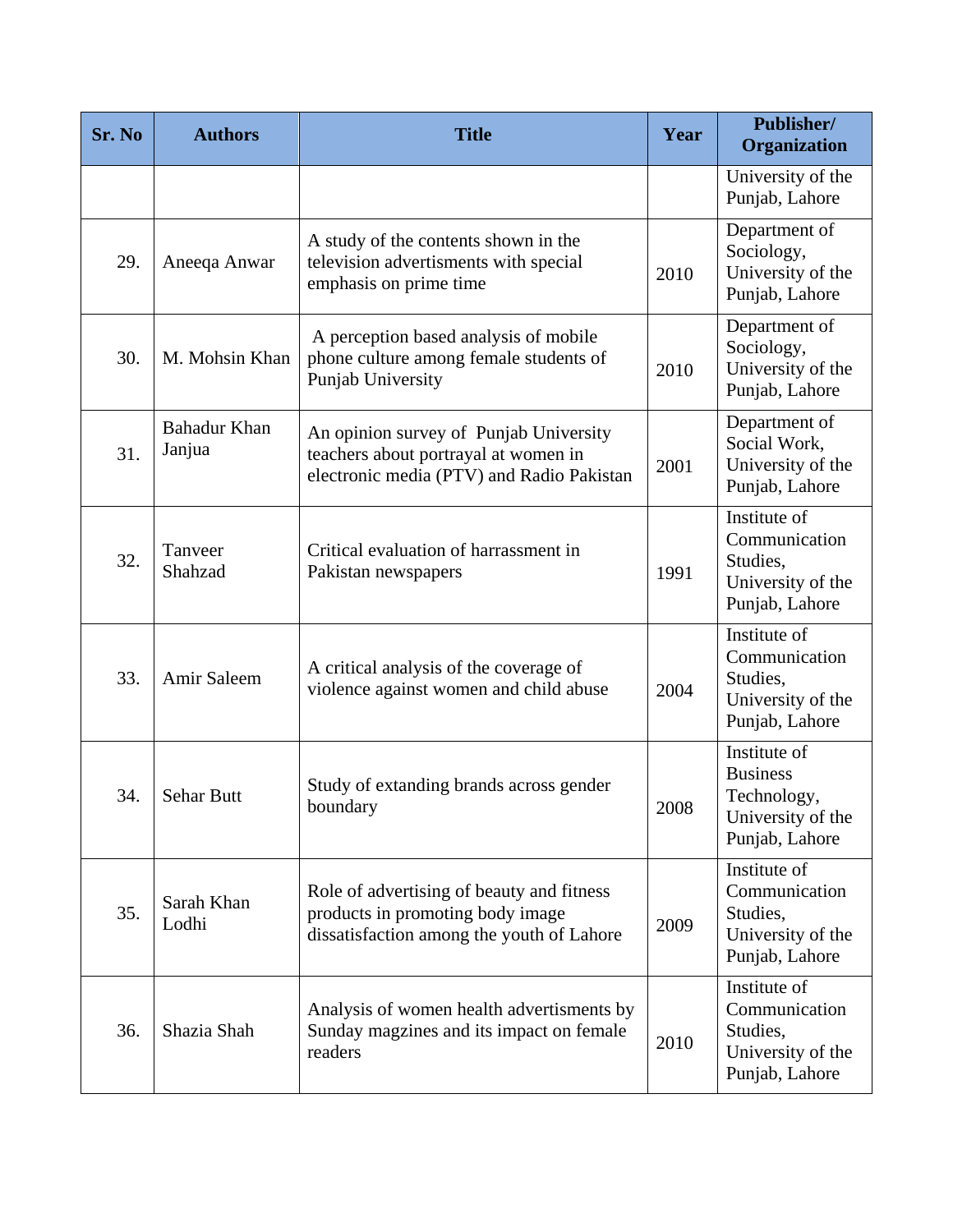| Sr. No | <b>Authors</b>                 | <b>Title</b>                                                                                                          | Year | Publisher/<br>Organization                                                       |
|--------|--------------------------------|-----------------------------------------------------------------------------------------------------------------------|------|----------------------------------------------------------------------------------|
| 37.    | Farah Hamid                    | Effect of call and SMS packages on<br>university students                                                             | 2010 | Institute of<br>Communication<br>Studies,<br>University of the<br>Punjab, Lahore |
| 38.    | Wajeeha Nasir                  | Social networking sites a popular platform:<br>A critical study of facebook with respect to<br>its influence on youth | 2011 | Institute of<br>Communication<br>Studies,<br>University of the<br>Punjab, Lahore |
| 39.    | Muhammad<br><b>Asim Naseer</b> | Image of women in English Magazines                                                                                   | 2004 | Institute of<br>Communication<br>Studies,<br>University of the<br>Punjab, Lahore |
| 40.    | Ayesha Sadiqa                  | Portrayal of women in Akhbar-e-Jehan and<br>family magazine                                                           | 2010 | Institute of<br>Communication<br>Studies,<br>University of the<br>Punjab, Lahore |
| 41.    | Qaisra Ashraf                  | Problems of women working of Lahore<br>mass media                                                                     | 1997 | Institute of<br>Communication<br>Studies,<br>University of the<br>Punjab, Lahore |
| 42.    | Salma Amber                    | Coverage of women problems in women<br>edition in daily Jang and Nawa-e-Waqat                                         | 1995 | Institute of<br>Communication<br>Studies,<br>University of the<br>Punjab, Lahore |
| 43.    | <b>Shahzad Qaisar</b>          | Opinion of male and female students of<br>Punjab University about Punjabi dramas<br>presented from PTV                | 1991 | Institute of<br>Communication<br>Studies,<br>University of the<br>Punjab, Lahore |
| 44.    | Saher Aftaab<br><b>Butt</b>    | An analytical study of the role of PTV<br>dramas in educating the masses about<br>women problems                      | 2002 | Institute of<br>Communication<br>Studies,<br>University of the<br>Punjab, Lahore |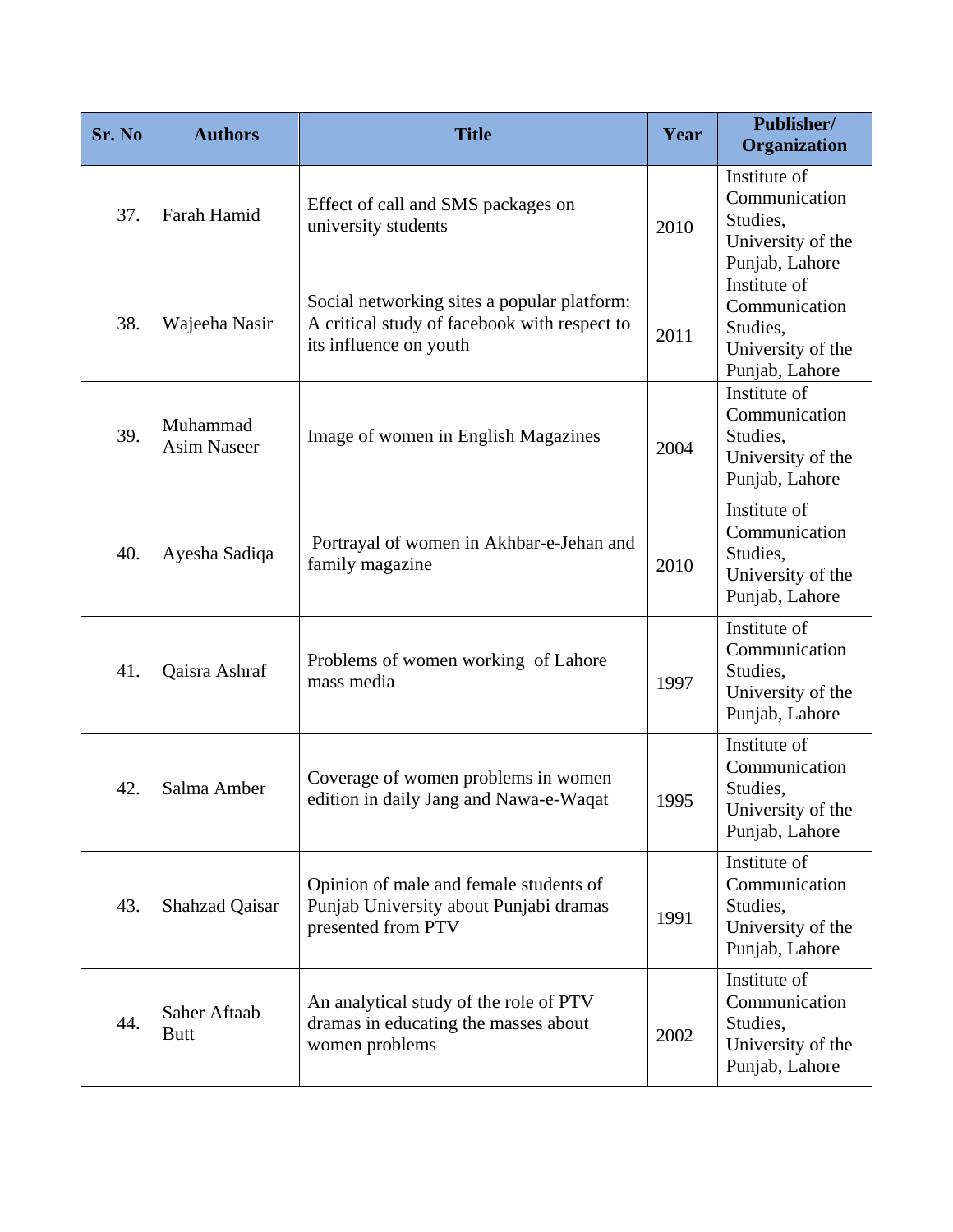| Sr. No | <b>Authors</b>          | <b>Title</b>                                                                                                                       | Year | Publisher/<br>Organization                                                       |
|--------|-------------------------|------------------------------------------------------------------------------------------------------------------------------------|------|----------------------------------------------------------------------------------|
| 45.    | Zunaira Tariq           | Role of PTV's program "Khawateen Time"<br>in highlighting women issues                                                             | 2007 | Institute of<br>Communication<br>Studies,<br>University of the<br>Punjab, Lahore |
| 46.    | Sehrish<br>Tabassum     | Protrayal of women in the Pakistani<br>television commercial                                                                       | 2009 | Institute of<br>Communication<br>Studies,<br>University of the<br>Punjab, Lahore |
| 47.    | Saima Hakim             | The critical review of the overall behavior<br>of the female college students of Lahore<br>about Indain films                      | 2001 | Institute of<br>Communication<br>Studies,<br>University of the<br>Punjab, Lahore |
| 48.    | Tehmina Malik           | Relationship between internet use and<br>interpersonal relations among university<br>students                                      | 2009 | Department of<br>Psychology,<br>University of the<br>Punjab, Lahore              |
| 49.    |                         | Rate of violent crimes in Punjab: Content<br>analysis of newspapers                                                                | 2001 | Lahore College<br>Women<br>University,<br>Lahore                                 |
| 50.    |                         | Excessive mobile usage among students:<br>Negative usage and its consequences                                                      | 2008 | <b>Lahore College</b><br>Women<br>University,<br>Lahore                          |
| 51.    |                         | Portrayal of women in advertisments                                                                                                | 2008 | <b>Lahore College</b><br>Women<br>University,<br>Lahore                          |
| 52.    | Adeela Shabnam          | Impact of fear of terrosim, television news<br>media exposure and religious beliefs on the<br>mental health of University Students | 2005 | Department of<br>Clinical<br>Psychology,<br>University of the<br>Punjab, Lahore  |
| 53.    | Abdul Waheed<br>Tabbish | Efficacy of "You can do it" programe with<br>under achieving students of class Eight                                               | 2003 | Department of<br>Clinical<br>Psychology,<br>University of the<br>Punjab, Lahore  |